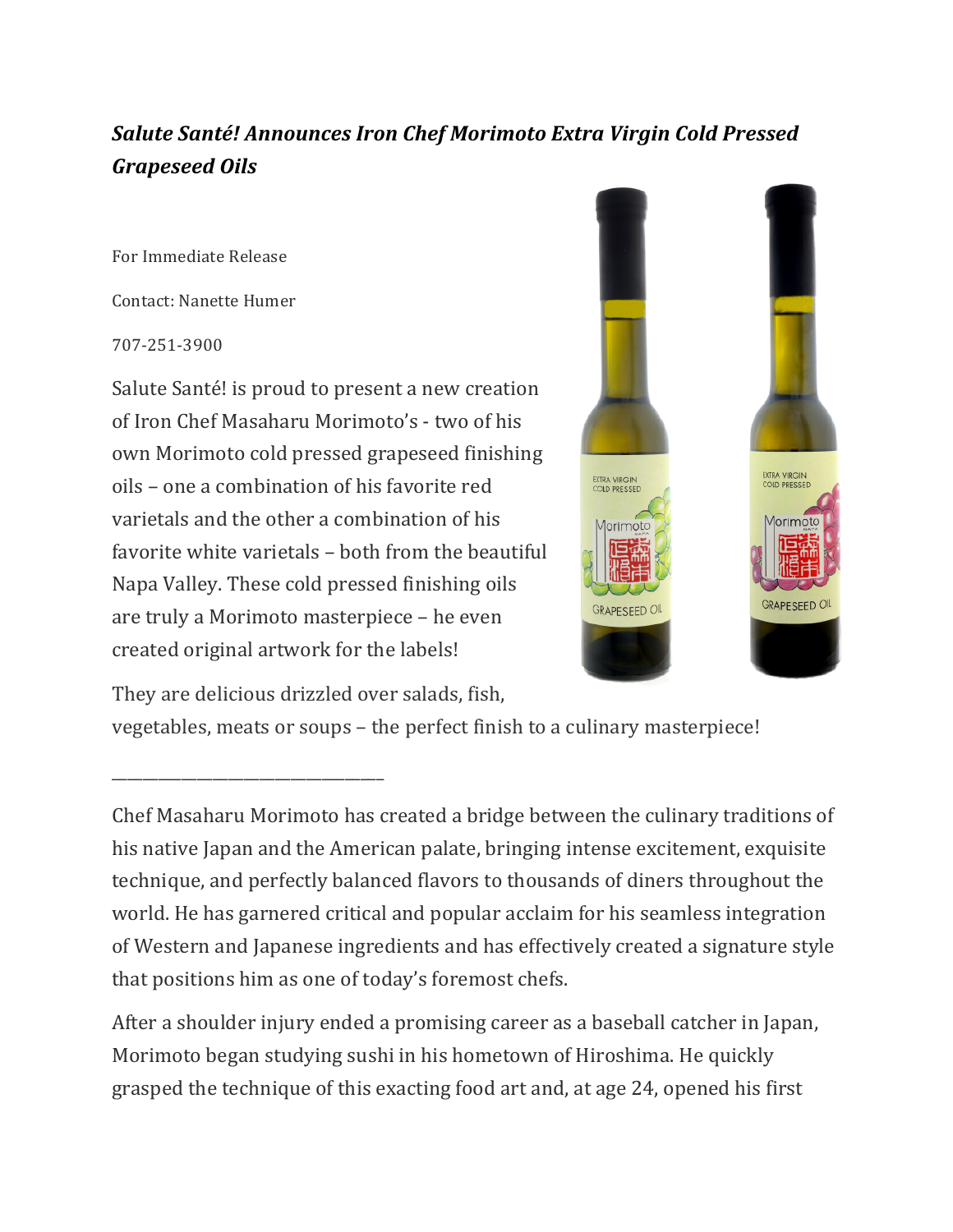restaurant. Five years later, he moved to America to expand his culinary repertoire and explore the opportunities and possibilities he saw for a cuisine that would combine the best of both cultures.

In 1994, Morimoto was recruited to join the original Nobu restaurant and soon promoted to Executive Chef. From there, he opened his first eponymous restaurant in Philadelphia in 2001. Next was the debut of Wasabi by Morimoto at the Taj Mahal Hotel in Mumbai in 2004, followed by a second Wasabi at the Taj Palace Hotel in New Delhi in 2008. The much anticipated flagship restaurant, Morimoto New York, opened in 2006. Morimoto has received numerous accolades for his cuisine and aesthetic, including several appearances on San Pellegrino's "Top 100 Restaurants in the World" list, a James Beard Foundation Award for "Outstanding Restaurant Design" for Morimoto New York, and in 2010, Morimoto Napa was named one of Food & Wine magazine's "Best U.S. Restaurant Openings." Today, there are additional Morimoto restaurants in Honolulu, Mexico City, Maui, a Morimoto Sushi Bar in Boca Raton, and Morimoto Asia in Orlando. Chef Morimoto will be opening his first Ramen restaurant, Momosan Ramen & Sake, in New York City in the spring of 2016. Other exciting upcoming openings in 2016 include Morimoto Bangkok, Dubai, Doha and Las Vegas.

Chef Morimoto first competed on the Japanese television show Iron Chef in 1998 and then became one of the stars of Food Network's Iron Chef America in 2004. As Iron Chef, Morimoto was able to showcase his flawless technique and creativity with unique ingredients in front of millions of Americans. His first cookbook, "Morimoto: The New Art of Japanese Cooking," won two International Association of Culinary Professionals awards, including the Julia Child Award for Best First Book.

Beyond his culinary genius and the exquisite design of both his food and restaurants, Chef Morimoto's business acumen has helped him succeed in other related industries. His legendary knife skills led him to create a series of knives